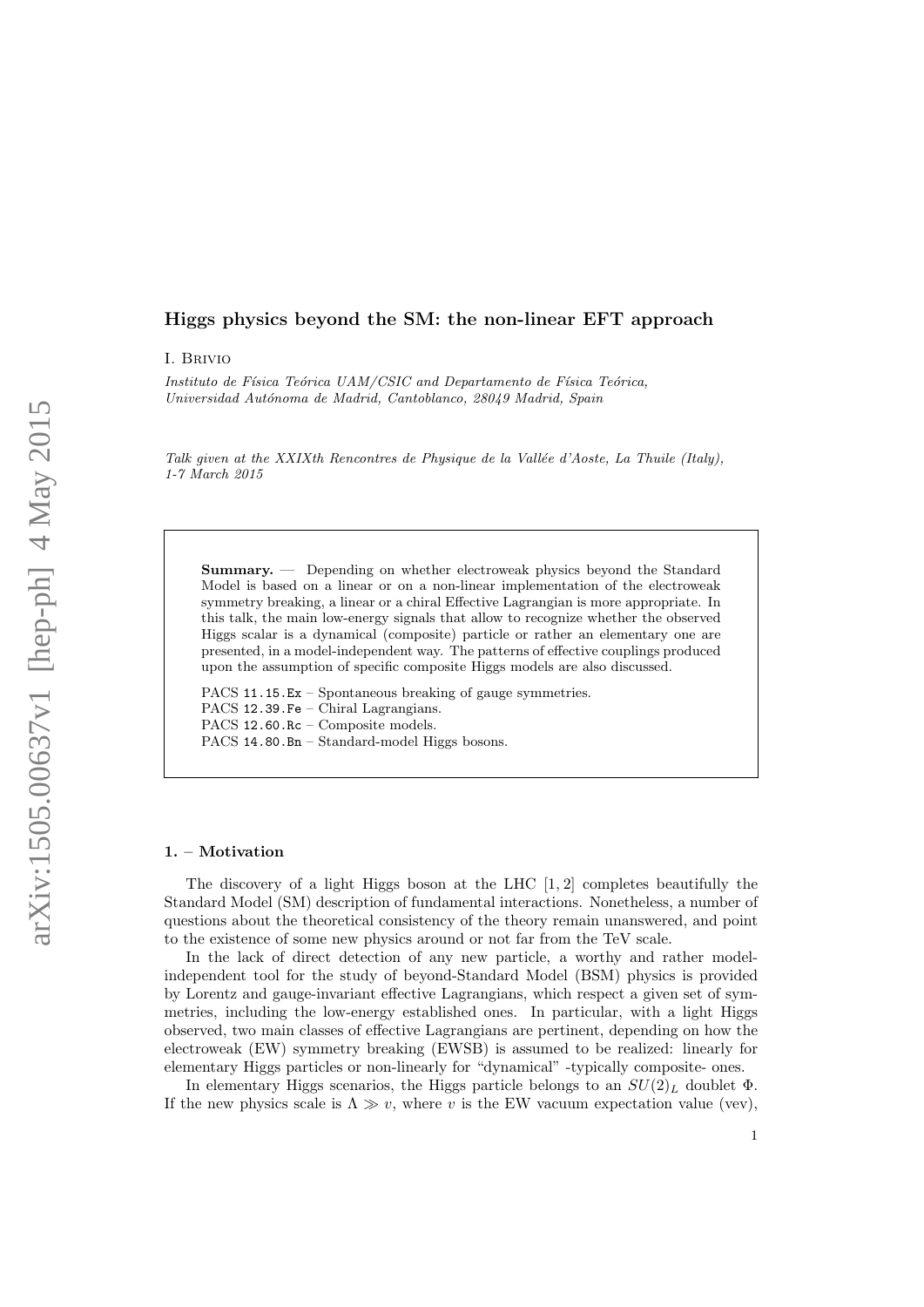the corresponding linear effective Lagrangian contains operators weighted by inverse powers of the cutoff scale Λ: the leading corrections to the SM Lagrangian have then canonical mass dimension  $d = 6$  [3-6]. A typical example of possible underlying physics are supersymmetric models.

In dynamical Higgs scenarios, on the other hand, the Higgs particle is a composite field which happens to be a pseudo-goldstone boson  $(GB)$  of a global symmetry  $G$ , that is broken down spontaneously to a subgroup  $\mathcal H$  at a scale  $\Lambda_s$ , corresponding to the masses of the lightest strong resonances. The Higgs mass is protected by the GB shift symmetry, thus avoiding the electroweak hierarchy problem. Explicit realizations include composite Higgs models [7-16]. The most suitable effective Lagrangian for this scenario is a nonlinear [17] or "chiral" one: a derivative expansion as befits goldstone boson dynamics.

Remarkably, the effective linear and chiral Lagrangians with a light Higgs are in general different. There is not a one-to-one correspondence of the leading corrections of both expansions, and one expansion is not the limit of the other unless specific constraints are imposed by hand [18] or follow from particular dynamics at high energies [19]. Finding signals which differentiate between these two categories may therefore provide a powerful insight to the origin of the EWSB mechanism. A few relevant examples of such discriminating signatures will be presented in this talk, together with a brief discussion of the results obtained for specific composite Higgs models (*i.e.* specific choices of the coset  $\mathcal{G}/\mathcal{H}$ ).

#### 2. – The effective non-linear Lagrangian for a light Higgs

The effective low-energy chiral Lagrangian for a light Higgs is entirely written in terms of the SM fermions and gauge bosons and of the physical Higgs  $h$ . The SM GBs can be described by a dimensionless unitary matrix [20-24]:  $\mathbf{U}(\tilde{x}) = e^{i\sigma_a \pi^a(x)/v}$ ,  $U(x) \to L U(x) R^{\dagger}$ , with L, R denoting respectively the  $SU(2)_{L,R}$  global transformations of the scalar potential. Higgs couplings are now (model-dependent) generic functions

(1) 
$$
\mathcal{F}_i(h) = 1 + 2a_i \frac{h}{v} + b_i \frac{h^2}{v^2} + \dots
$$

The  $SU(2)_L$  structure is absent in them and, as often pointed out (e.g. refs. [25, 26]), the resulting effective Lagrangian can describe many setups including that for a light SM singlet isoscalar.

The light dynamical scalar particle  $h$  can be described by the phenomenological Lagrangian

$$
\mathscr{L}_{\text{chiral}} = \mathscr{L}_0 + \Delta \mathscr{L}
$$

where the leading order  $\mathcal{L}_0$  is the SM Lagrangian, and  $\Delta \mathcal{L}$  describes any deviation from the SM due to strong-interacting new physics present at scales above the EW one. The former term reads then

(3)  
\n
$$
\mathcal{L}_0 = \frac{1}{2} (\partial_\mu h)(\partial^\mu h) - \frac{1}{4} W^a_{\mu\nu} W^{a\mu\nu} - \frac{1}{4} B_{\mu\nu} B^{\mu\nu} - \frac{1}{4} G^a_{\mu\nu} G^{a\mu\nu} - V(h)
$$
\n
$$
- \frac{(v+h)^2}{4} \text{Tr}[\mathbf{V}_\mu \mathbf{V}^\mu] + i \bar{Q} \not{D} Q + i \bar{L} \not{D} L
$$
\n
$$
- \frac{v+h}{\sqrt{2}} (\bar{Q}_L \mathbf{U} \mathbf{Y}_Q Q_R + \text{h.c.}) - \frac{v+h}{\sqrt{2}} (\bar{L}_L \mathbf{U} \mathbf{Y}_L L_R + \text{h.c.}),
$$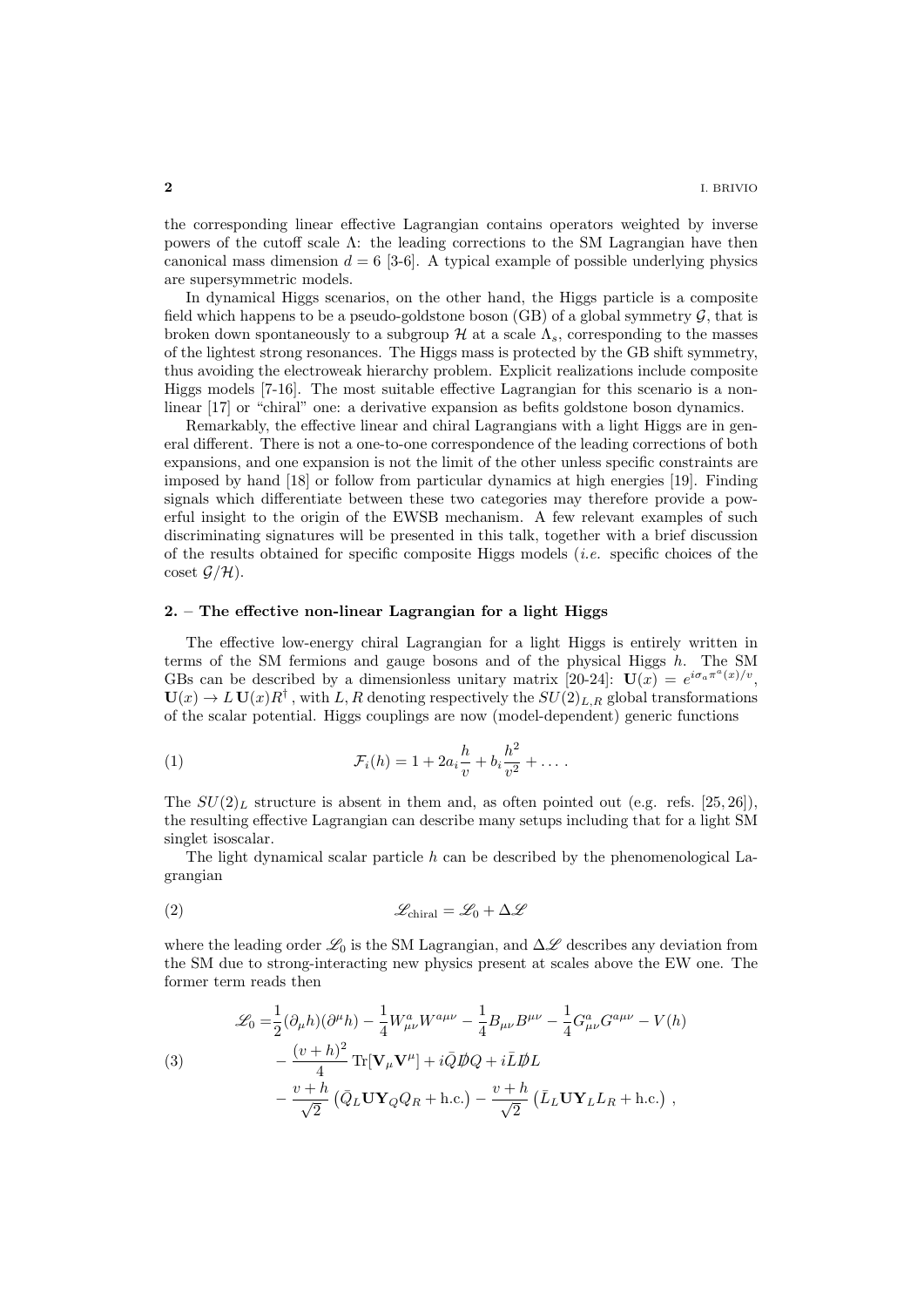where  $V_{\mu} \equiv (D_{\mu}U) U^{\dagger}$  ( $T \equiv U\sigma_3 U^{\dagger}$ ) is the vector (scalar) chiral field transforming in the adjoint of  $SU(2)_L$ . The covariant derivative is

(4) 
$$
D_{\mu} \mathbf{U}(x) \equiv \partial_{\mu} \mathbf{U}(x) + igW_{\mu}(x) \mathbf{U}(x) - \frac{ig'}{2} B_{\mu}(x) \mathbf{U}(x) \sigma_3,
$$

with  $W_{\mu} \equiv W_{\mu}^{a}(x)\sigma_{a}/2$  and  $B_{\mu}$  denoting the  $SU(2)_{L}$  and  $U(1)_{Y}$  gauge bosons, respectively. In eq.  $(3)$ , the first line describes the h and gauge boson kinetic terms, and the effective scalar potential  $V(h)$ . The second line describes the W and Z masses and their interactions with  $h$ , as well as the kinetic terms for GBs and fermions. Finally, the third line corresponds to the Yukawa-like interactions written in the fermionic mass eigenstate basis. A compact notation for the right-handed fields has been adopted, gathering them into doublets  $Q_R$  and  $L_R$ .  $\mathbf{Y}_Q \equiv \text{diag}(Y_U, Y_D)$  and  $\mathbf{Y}_L \equiv \text{diag}(Y_\nu, Y_L)$  are two  $6 \times 6$ block-diagonal matrices containing the usual Yukawa couplings.

The term  $\Delta \mathscr{L}$  includes all the effective operators with up to four derivatives allowed by Lorentz and gauge symmetries. In the bosonic (pure gauge, pure Higgs and gauge-h operators), CP even sector, to which we restrict in this  $talk<sup>(1)</sup>$ , it can be decomposed as

$$
\Delta \mathcal{L} = c_B \mathcal{P}_B(h) + c_W \mathcal{P}_W(h) + c_G \mathcal{P}_G(h) + c_C \mathcal{P}_C(h) + c_T \mathcal{P}_T(h) + c_H \mathcal{P}_H(h) +
$$
  
(5) 
$$
+ c_{\Box H} \mathcal{P}_{\Box H}(h) + \sum_{i=1}^{26} c_i \mathcal{P}_i(h)
$$

where  $c_i$  are model-dependent coefficients, and the operators  $\mathcal{P}_i(h)$  are defined by [18,29]:

$$
P_C(h) = -\frac{v^2}{4} \text{Tr}(\mathbf{V}^{\mu}\mathbf{V}_{\mu})\mathcal{F}_C(h) \qquad P_9(h) = \text{Tr}((\mathcal{D}_{\mu}\mathbf{V}^{\mu})^2)\mathcal{F}_9(h) \n\mathcal{P}_T(h) = \frac{v^2}{4} \text{Tr}(\mathbf{TV}_{\mu}) \text{Tr}(\mathbf{TV}^{\mu})\mathcal{F}_T(h) \qquad P_{11}(h) = (\text{Tr}(\mathbf{V}_{\mu}\mathbf{V}_{\nu}))^2 \mathcal{F}_{11}(h) \n\mathcal{P}_B(h) = -\frac{g'^2}{4} B_{\mu\nu} B^{\mu\nu} \mathcal{F}_B(h) \qquad P_{12}(h) = g^2 (\text{Tr}(\mathbf{T}W_{\mu\nu}))^2 \mathcal{F}_{12}(h) \n\mathcal{P}_W(h) = -\frac{g^2}{4} W^a_{\mu\nu} W^{a\mu\nu} \mathcal{F}_W(h) \qquad P_{14}(h) = g \text{Tr}(\mathbf{T}W_{\mu\nu}) \text{Tr}(\mathbf{T}(\mathbf{V}^{\mu}, \mathbf{V}^{\nu})) \mathcal{F}_{13}(h) \n\mathcal{P}_G(h) = -\frac{g_s^2}{4} G^a_{\mu\nu} G^{a\mu\nu} \mathcal{F}_G(h) \qquad P_{15}(h) = \text{Tr}(\mathbf{T}\mathbf{V}_{\mu}) \text{Tr}(\mathbf{T}\mathbf{V}_{\nu} \mathbf{V}_{\rho} \mathbf{N}) \mathcal{F}_{14}(h) \n\mathcal{P}_H(h) = \frac{1}{2} (\partial_{\mu}h)(\partial^{\mu}h) \mathcal{F}_H(h) \qquad P_{17}(h) = ig \text{Tr}(\mathbf{T}W_{\mu\nu}) \text{Tr}(\mathbf{T}\mathbf{V}^{\mu}) \partial^{\nu} \mathcal{F}_{15}(h) \n\mathcal{P}_H(h) = \frac{1}{2} (\partial_{\mu}h)(\partial^{\mu}h) \mathcal{F}_H(h) \qquad P_{17}(h) = ig \text{Tr}(\mathbf{T}W_{\mu\nu}) \text{Tr}(\mathbf{T}\mathbf{V}^{\mu}) \partial^{\nu} \mathcal{F}_{15}(h)
$$

 $({}^{1})$  The bosonic CP odd sector is analyzed in [27], while a complete basis comprehensive of both bosonic and fermionic operators has been proposed in [28].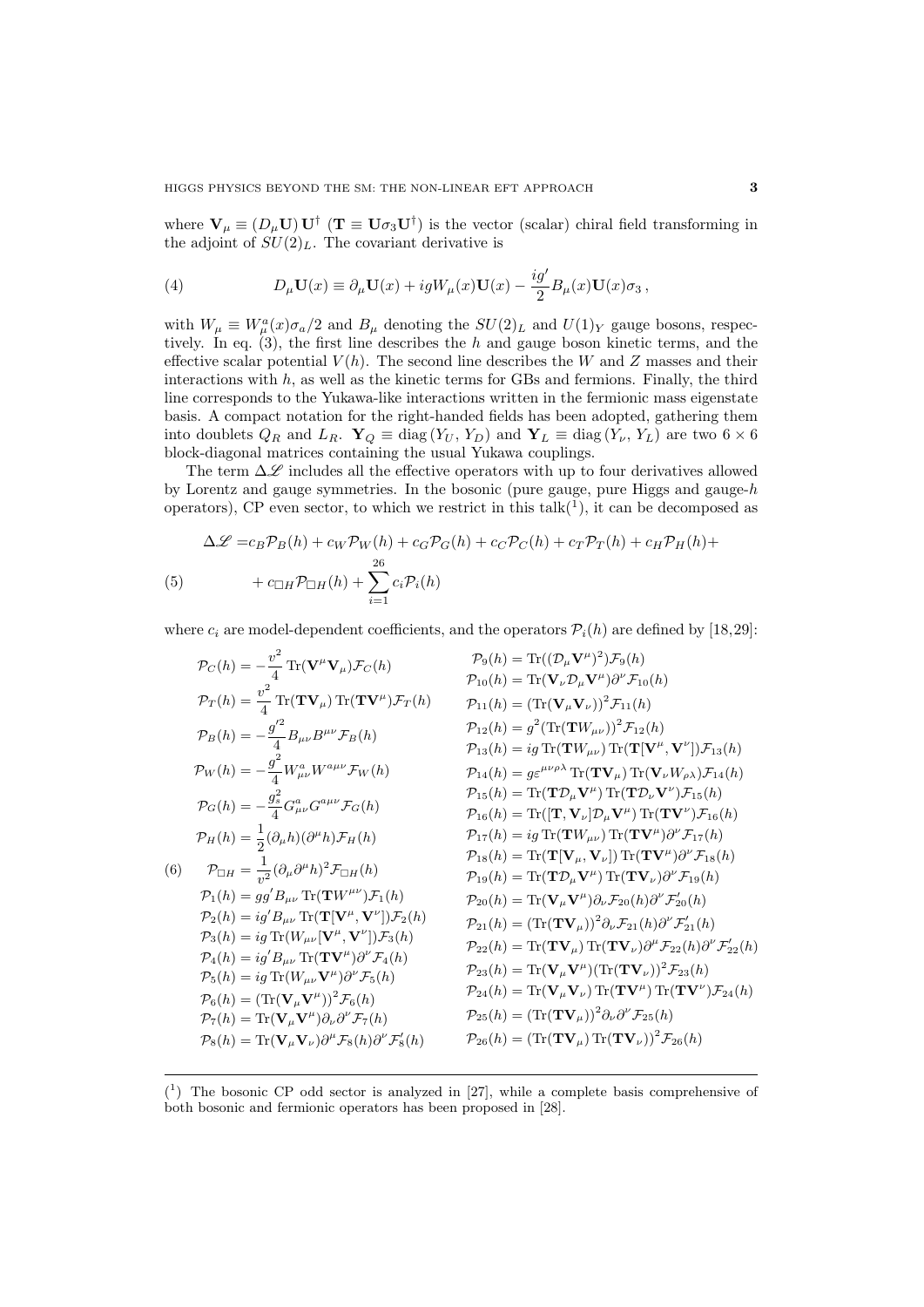### 3. – Phenomenology: constraints on the effective operators

Some of the chiral effective operators listed in the previous section contribute to quantities that have been well measured in current or past experiments, including triple (TGC) and quartic (QGC) gauge vertices, Higgs couplings to two gauge bosons (HVV) and the EW parameters  $S, T, U$ . Therefore, it is possible to set bounds on the coefficients  $c_i$  with which they enter the Lagrangian (5) and on some of the parameters  $a_i$  appearing inside the associated functions  $\mathcal{F}_i(h)$  (see eq. (1)).

The results of the global fit are reported in ref. [18], together with all the details of the renormalization procedure and of the numerical analysis.

# 4. – Phenomenology: signatures of non-linearity

The linear and non-linear EFTs are essentially different from each other in general, and it is of the utmost interest to investigate what are the signatures, at the phenomenological level, that would allow to disentangle which of them describes best Nature.

To this aim, it is illuminating to compare the basis of eq. (6) with a complete set of independent linear operators of dimension six in the bosonic CP even sector, exploiting the correspondence  $\vec{\Phi} = (v + h)/\sqrt{2} \mathbf{U} (0 \ 1)^T$ . Such an analysis is performed in refs. [18, 30] for the so-called HISZ linear basis [31, 32]. In what follows we implicitly use that linear basis, but limiting the discussion to a few relevant examples.

Two main categories of effects stem from the phenomenological comparison of the effective Lagrangians:

1. Couplings that are predicted to be correlated in the linear parameterization, but that receive contributions from independent operators in the non-linear description. This is the case of the non-linear operators  $\mathcal{P}_2(h)$  and  $\mathcal{P}_4(h)$  (see eq. (6)), that are in correspondence with the unique linear term

(7) 
$$
\mathcal{O}_B = \frac{ig'}{2} B_{\mu\nu} D^{\mu} \Phi^{\dagger} D^{\nu} \Phi \rightarrow \frac{v^2}{16} \big[ \mathcal{P}_2(h) + 2\mathcal{P}_4(h) \big],
$$

where  $\mathcal{P}_2(h)$  contributes to the TGCs usually dubbed  $\kappa_Z$  and  $\kappa_{\gamma}$ , while  $\mathcal{P}_4(h)$ introduces the anomalous HVV vertices  $A_{\mu\nu}Z^{\mu}\partial^{\nu}h$  and  $Z_{\mu\nu}Z^{\mu}\partial^{\nu}h$ .

In a linear scenario any departure of one of these couplings from its SM value is expected to be correlated with effects in the other three, since they all receive a contribution from  $\mathcal{O}_B$ , obviating for the time being all the other possible operators. Moreover, the relative magnitude of such contributions is fixed by the structure of the covariant derivative  $D_{\mu}\Phi$ . In the most general non-linear framework, instead, no such correlation is present: deviations in  $\{\kappa_Z, \kappa_Y\}$  are parameterized in terms of the coefficient  $c_2$ , while those in the two anomalous HVV vertices are proportional to  $c<sub>4</sub>$ . This effect is due to the different gauge representation chosen in the two theories for the Higgs field: in the chiral formalism the Higgs particle  $h$  is treated as a gauge singlet, independent of the three SM GBs. As a consequence, this framework lacks the strong link between the couplings of the Higgs and those of the longitudinal gauge bosons, which in the linear realization is imposed by the doublet structure of the field Φ. A completely analogous analysis holds for another pair of chiral operators,  $\mathcal{P}_3(h)$  and  $\mathcal{P}_5(h)$ , that contribute to the same TGV and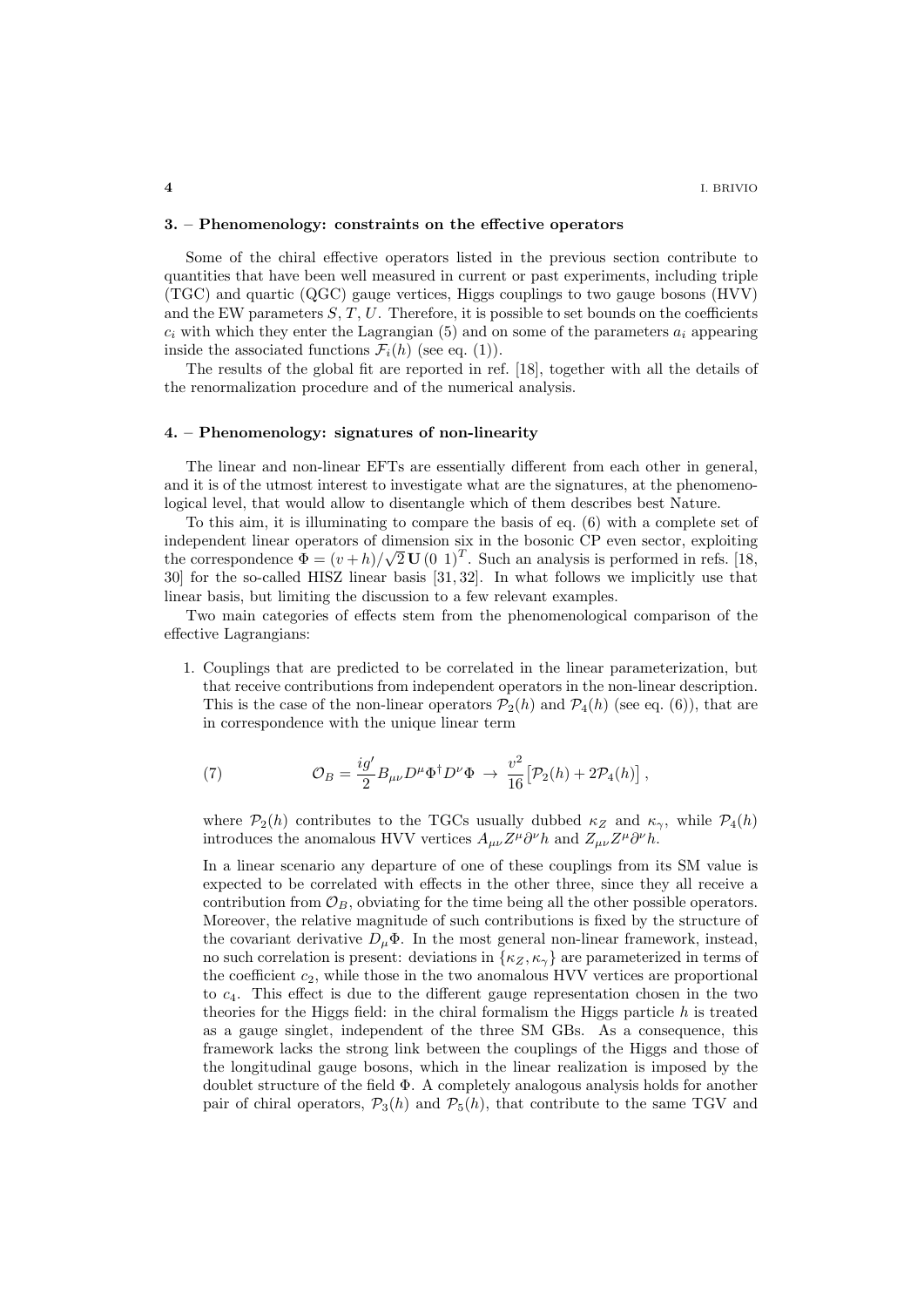

Fig. 1. – Left: A BSM sensor irrespective of the type of expansion: constraints from TGV and Higgs data on the combinations  $\Sigma_B$  and  $\Sigma_W$  defined in eq. (9), which converge to  $c_B$  and  $c_W$ in the linear  $d = 6$  limit. Right: A non-linear versus linear discriminator: constraints on the combinations  $\Delta_B$  and  $\Delta_W$ . In this case the dot at  $(0,0)$  indicates the linear limit. Both figures show the allowed regions at 68%, 90%, 95%, and 99% CL after marginalization over to the other parameters . The star corresponds to the best fit point of the analysis.

HVV vertices as  $\mathcal{P}_2(h)$ ,  $\mathcal{P}_4(h)$  and correspond to the linear operator

(8) 
$$
\mathcal{O}_W = \frac{ig}{2} W^a_{\mu\nu} D^{\mu} \Phi^{\dagger} \sigma^a D^{\nu} \Phi \rightarrow \frac{v^2}{8} [\mathcal{P}_3(h) - 2\mathcal{P}_5(h)].
$$

In the event of some anomalous observation in either of the couplings mentioned above, the presence or absence of correlations would allow for direct testing of the nature of the Higgs boson. This is illustrated in fig. 1, where the results of the combined analysis of the TGV and HVV data are projected into combinations of the coefficients

(9) 
$$
\Sigma_B \equiv 4(2c_2 + c_4a_4), \qquad \Sigma_W \equiv 2(2c_3 - a_5), \Delta_B \equiv 4(2c_2 - c_4a_4), \qquad \Delta_W \equiv 2(2c_3 + a_5),
$$

defined such that at order  $d = 6$  in the linear regime  $\Sigma_B = c_B$ ,  $\Sigma_W = c_W$ , while  $\Delta_B = \Delta_W = 0$ . Notice that in the numerical analysis the complete ensemble of chiral operators is taken into account simultaneously. In the linear framework (at order  $d = 6$ ) there is no equivalent of the variables  $\Delta_{B,W}$ : therefore the  $(0,0)$ coordinate in the right panel of fig. 1 corresponds to the linear regime (at order  $d = 6$ , and any evidence for a departure from this point would represent a smoking gun of a non-linear realization of the EWSB. Would future data point to a departure from the origin of the first figure, instead, it would indicate BSM physics irrespective of the linear or non-linear character of the underlying dynamics.

Analogous (de)correlation effects between couplings with different number of Higgs legs have been discussed in refs. [33, 34]. A more complex example, that involves the six chiral operators  $\mathcal{P}_{\Box h}$ ,  $\mathcal{P}_{6-10}$  is analyzed in ref. [30].

2. Couplings that appear only at higher order in the linear expansion, i.e. in linear operators of dimension  $d \geq 8$ , but are allowed as first-order corrections to the SM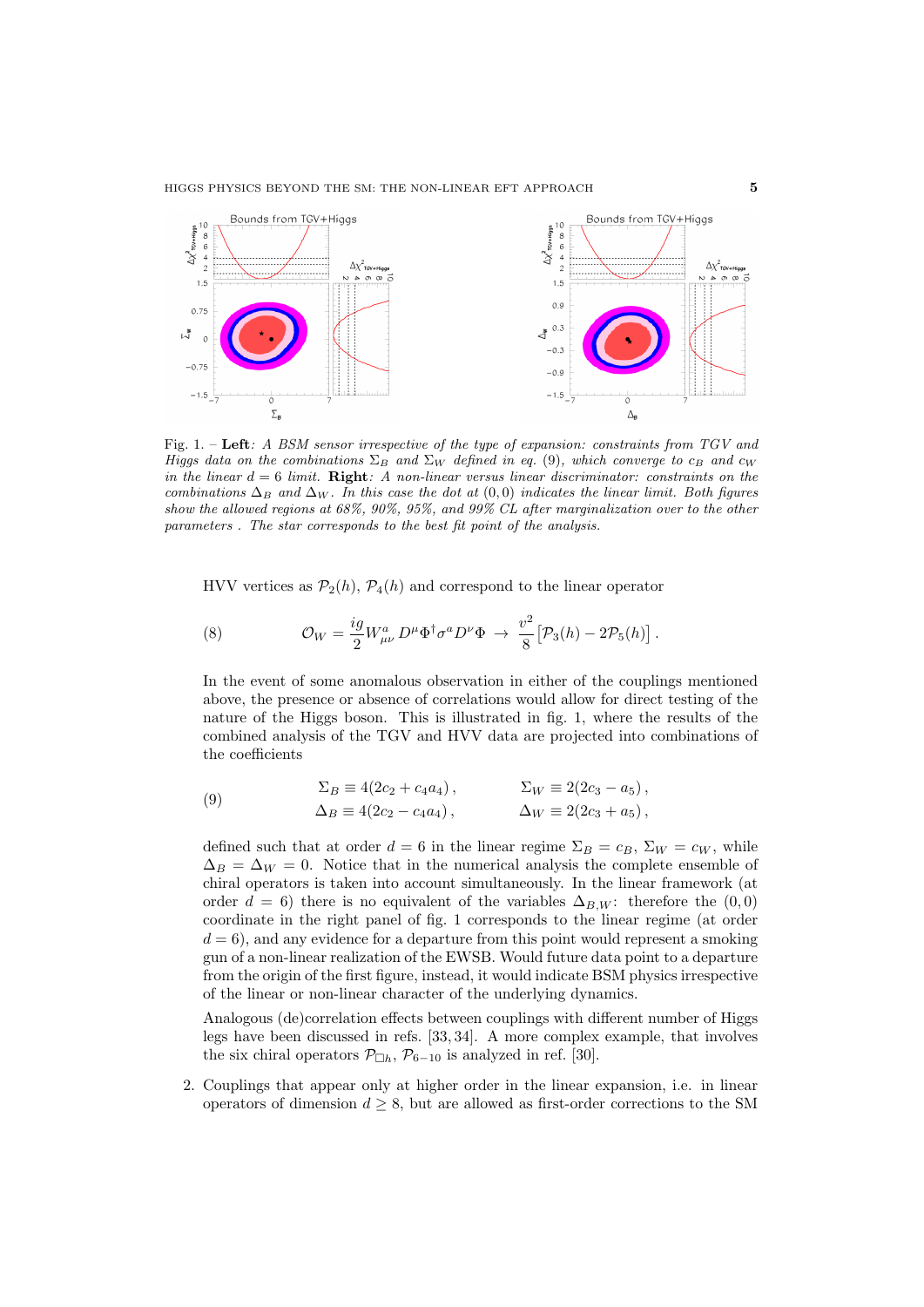(i.e. at the four-derivatives level) in the non-linear description. A striking example is that of the operator  $\mathcal{P}_{14}(h)$  defined in eq. (6), whose linear sibling is an operator of dimension 8:

(10) 
$$
g \varepsilon^{\mu\nu\rho\lambda} W^a_{\mu\nu} (\Phi^{\dagger} \overleftrightarrow{D}_{\rho} \Phi) (\Phi^{\dagger} \sigma^a \overleftrightarrow{D}_{\lambda} \Phi) \rightarrow v^2 \mathcal{P}_{14}(h) .
$$

The operator  $\mathcal{P}_{14}(h)$  contains the anomalous TGC  $\varepsilon^{\mu\nu\rho\lambda}\partial_{\mu}W_{\nu}^{+}W_{\rho}^{-}Z_{\lambda}$ , called  $g_5^Z$  in the parameterization of  $[35]$ . Any effect on this coupling, if found to be comparable in size to other leading corrections to the SM, would represent a smoking gun of non-linearity in the EWSB sector.

The key to understand how this kind of effect arises is the adimensionality of the  $U(x)$  matrix, which ensures that the GB contributions do not exhibit any scale suppression. This is in contrast with the linear description, where the light  $h$  and the three SM GBs are encoded into the scalar doublet  $\Phi$ , with mass dimension one: in that case any insertion of  $\Phi$  pays the price of a suppression factor  $1/\Lambda$ .

Current limits on the coupling  $g_5^Z$  originate from its impact on radiative corrections to Z physics, studied at LEP. However, the LHC has the potential to improve these bounds: the study presented in [18], based on the kinematical analysis of the process  $pp \to W^{\pm}Z \to \ell^{\prime \pm} \ell^+ \ell^- \rlap{\,/}E_T$ , shows that with a luminosity of 300 fb<sup>-1</sup> at a c.o.m. energy of 14 TeV it is possible to measure  $g_5^Z$  at a level of precision comparable to that of the current constraints on dimension 6 linear operators.

## 5. – Matching to specific Composite Higgs models

We now particularize the discussion of the previous sections to the case in which a specific composite Higgs model is assumed, *i.e.* in which two specific groups  $\mathcal G$  and  $\mathcal H$ are chosen, such that the Higgs particle and the three GBs of the SM arise as the GBs of the spontaneous breaking  $\mathcal{G} \to \mathcal{H}$ .

In this kind of scenario, the GBs have a characteristic scale usually denoted by  $f$  that satisfies  $\Lambda_s \leq 4\pi f$  [36]. At scales above f, the model can be described by a high-energy effective Lagrangian  $\mathscr{L}_{\text{high}}$ , manifestly invariant under the complete group  $\mathcal{G}$ , while the low-energy (below  $f$ ) effects can always be expressed in terms of the effective operators defined in eq. (6), whose coefficients shall satisfy some model-dependent constraints. Studying the connection between  $\mathscr{L}_{\text{high}}$  and  $\mathscr{L}_{\text{chiral}}$ , it is possible to identify which is, for each composite Higgs realization, the predicted pattern in the coefficients of the lowenergy effective chiral operators, an information that may indeed be very valuable when trying to unveil the origin of EWSB.

The construction of the high-energy effective Lagrangian for a completely generic symmetric<sup>(2</sup>) coset is reported in detail in ref. [19], together with the discussion of three specific composite Higgs realizations: the original  $SU(5)/SO(5)$  Georgi-Kaplan model [11], the minimal intrinsically custodial-preserving  $SO(5)/SO(4)$  model [13] and the minimal intrinsically custodial-breaking  $SU(3)/(SU(2) \times U(1))$  model, where by custodial breaking we mean sources of breaking other than those resulting from gauging the SM subgroup. Here below we summarize the main results.

 $(2)$  The condition of a symmetric coset is satisfied in all realistic composite Higgs models. Denoting by  $X$  and  $T$  any generator of the coset and of the preserved subgroup respectively, it is defined by the schematic constraints  $[X, X] \propto T$ ,  $[T, T] \propto X$ ,  $[X, T] \propto X$ .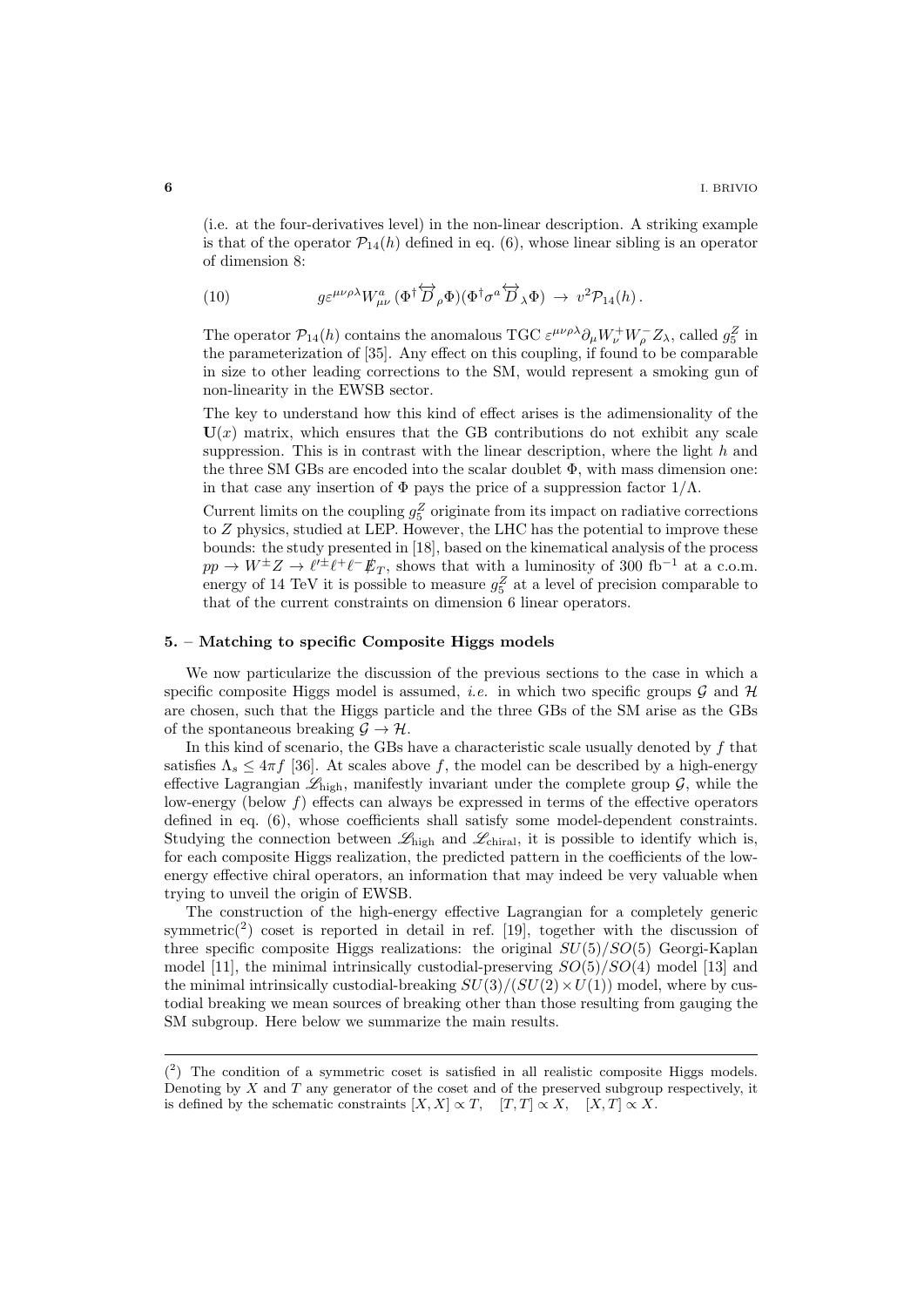5.1. The high-energy effective Lagrangian. – Following the general CCWZ construction [37,38] and under the assumption of a symmetric coset  $\mathcal{G}/\mathcal{H}$ , the GBs  $\Xi^a(x)$  arising from the spontaneous breaking  $\mathcal{G} \to \mathcal{H}$  can be collectively described by the field  $\sum(x) = e^{i\Xi^a(x)\tilde{X}^a/f}$ , being  $X^a$  the generators of the coset  $\mathcal{G}/\mathcal{H}$ . The gauge fields can be introduced as  $\mathbf{W}_{\mu} \equiv W_{\mu}^a Q_{\mu}^a$  and  $\mathbf{B}_{\mu} \equiv B_{\mu} Q_Y$  where  $Q_L^a$  and  $Q_Y$  denote the embedding in G of the  $SU(2)_L \times U(1)_Y$  generators.

The most general Lagrangian describing the interactions of the GBs of a non-linear realization of the symmetric coset  $\mathcal{G}/\mathcal{H}$  and of the SM gauge fields can then be written as  $\mathscr{L}_{\text{high}} = \sum_{i} \tilde{c}_i \tilde{\mathcal{A}}_i$ , where the sum extends over a complete basis of bosonic, CP even, operators  $\tilde{\mathcal{A}}_i$  with at most four derivatives, constructed out of the structures  $\Sigma$ ,  $\widetilde{\mathbf{W}}_{\mu\nu}$ ,  $\widetilde{\mathbf{B}}_{\mu\nu}$ and  $\widetilde{\mathbf{V}}_{\mu} = (\mathcal{D}_{\mu} \Sigma) \Sigma^{-1}$ . Such a basis is reported in eq. (3.23) of ref. [19].

Remarkably, the effective Lagrangian at high energy contains at most ten arbitrary coefficients  $\tilde{c}_i$ , which govern the projection of  $\mathscr{L}_{\text{high}}$  into  $\mathscr{L}_{\text{chiral}}$  defined in eq. (2). Strong relations are therefore predicted among the many low-energy coefficients of  $\mathscr{L}_{\text{chiral}}$ . Upon specifying the choice of the coset  $\mathcal{G}/\mathcal{H}$ , the number of free parameters can be further reduced, due to peculiar relations among the generators of  $\mathcal{G}$ : as an example, the model  $SO(5)/SO(4)$  allows for only eight independent high-energy operators.

5.2. Projection onto the low-energy effective Lagrangian. – For the complete result of the matching, inclusive of the three models considered, we refer the reader to Tables 1 and 2 of ref. [19]. Here we only give the illustrative example of the operator

(11) 
$$
\tilde{\mathcal{A}}_2 = i g' \operatorname{Tr} \left( \tilde{\mathbf{B}}_{\mu\nu} \left[ \tilde{\mathbf{V}}^{\mu}, \tilde{\mathbf{V}}^{\nu} \right] \right),
$$

that for both the  $SU(5)/SO(5)$  and  $SO(5)/SO(4)$  models decomposes as  $\tilde{A}_2 = \mathcal{P}_2 + 2\mathcal{P}_4$ , with the dependence on the Higgs field specified by the functions

(12) 
$$
\mathcal{F}_2(h) = \mathcal{F}_4(h) = \frac{1}{2} \left[ 1 - \left( 1 - \frac{\xi}{2} \right) \cos \frac{h}{f} + \sqrt{\xi} \sqrt{1 - \frac{\xi}{4}} \sin \frac{h}{f} \right] = \\ = \frac{\xi}{4} \left[ 1 + 2\sqrt{1 - \frac{\xi}{4}} \frac{h}{v} + \left( 1 - \frac{\xi}{2} \right) \frac{h^2}{v^2} + \mathcal{O}(h^3/v^3) \right],
$$

where  $\xi \equiv v^2/f^2$  is a model-dependent parameter that quantifies the degree of nonlinearity of the theory: for  $\xi \ll 1$  the construction converges to the linear realization. As can be easily seen from the second line of eq.  $(12)$ , the dependence on the h field does not respect the linear pattern  $(v+h)^2$ , which is only recovered in the limit  $\xi \to 0$ . Conversely, the gauge couplings contained in  $\mathcal{P}_2$  and  $\mathcal{P}_4$  combine with the same relative weight as in the linear  $d = 6$  description (given by  $\mathcal{O}_B$ , see eq. (7)). This is a general result of the study performed in [19] that holds for all the three models considered.

A further tantalising outcome of this analysis is the fact that the  $\mathcal{F}(h)$  functions turn out to be the same, up to rescalings of  $f$ , for all the three models, suggesting that they may be universal to any realistic composite Higgs model. This feature may prove very relevant for the analysis of experimental data, as it provides a precise and almost modelindependent signature of composite Higgs models. More recently, the same subject was explored by ref. [39], that drew similar conclusions.